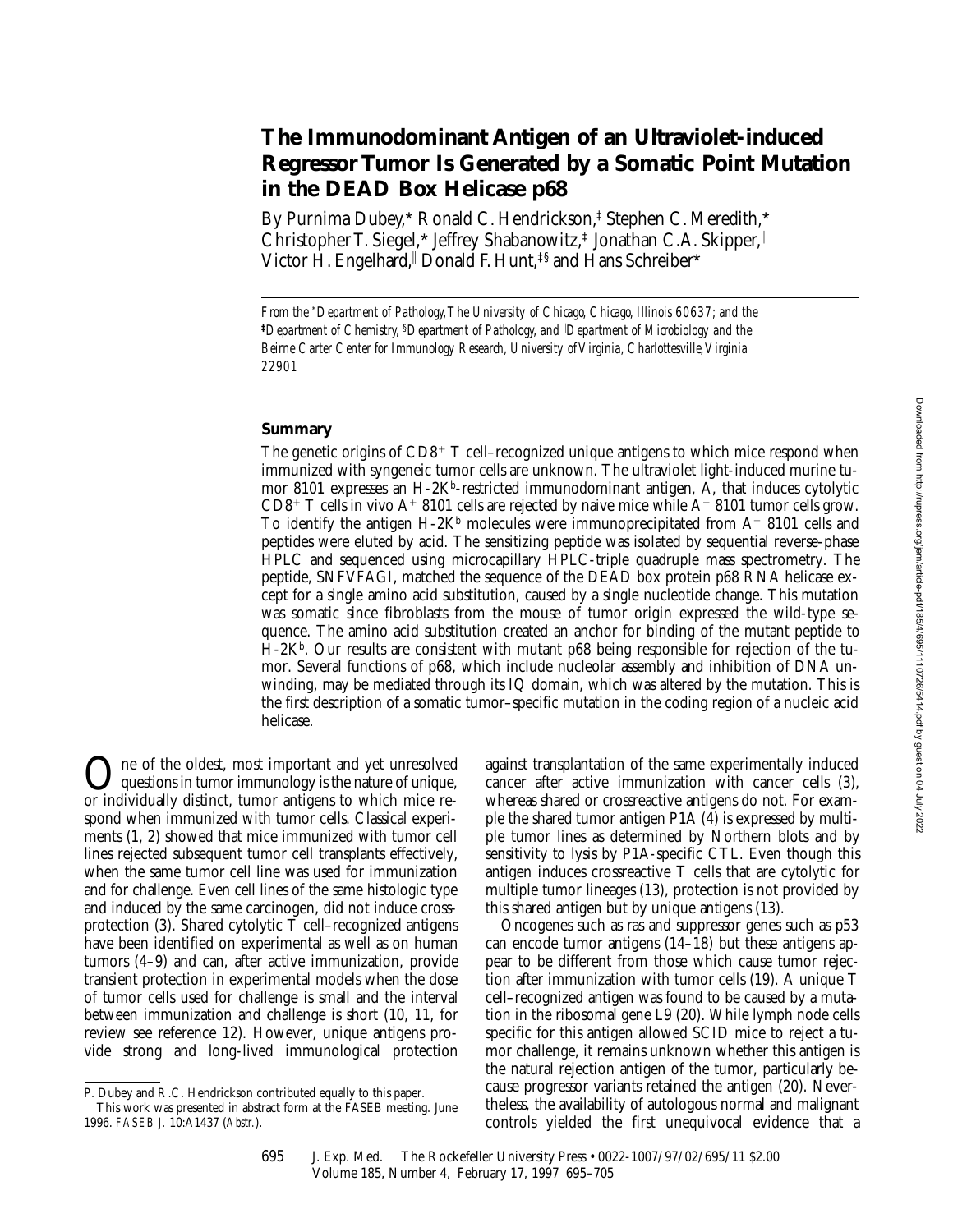unique T cell–recognized antigen is caused by a somatic mutation and thus is tumor-specific. Mutant L9 encodes a peptide recognized by  $CD4^+$  T cells. However, in experimental tumor systems,  $CD8+T$  cells are required for tumor rejection (21, see reference 12 for review), so antigens recognized by these T cells are prime candidates for rejection antigens. The genetic origins of several  $CD8<sup>+</sup>$  cytolytic T cell–recognized unique tumor-specific antigens have been identified on human tumors (22–25); however not all unique antigens recognized by  $CD8^+$  cytolytic T cells may be capable of eliciting tumor rejection, and the functional significance of these human antigens in tumor rejection is unclear. The relevance of unique antigens for tumor rejection can be more readily studied in experimental systems than in human systems. Earlier studies in experimental systems have shown that mutagen treatment of cancer cells in vitro can result in variant tumor cells that are rejected by normal hosts and also induces mutations that encode CD8<sup>+</sup> T cell–recognized antigens (26, 27). However, the genetic origins of unique antigens not caused by such manipulations on experimental tumors remained unknown. An interesting genetic alteration consisting of three consecutive nucleotide substitutions was reported to lead to a CTLdefined antigen on the murine 3LL tumor (28); but, this study and others (29, 30) lacked autologous controls. Therefore germline mutations could not be excluded.

In this study, we have determined the genetic origin of a unique  $CD8^+$  T cell–recognized, immunodominant antigen on a UV-induced regressor tumor, for which autologous controls are available. Expression of this antigen is correlated with tumor rejection, since progressor variants of this tumor do not express the antigen. We show that the antigen results from a somatic mutation which generates a single amino acid change in the murine p68 RNA helicase protein. This is also the first identification of a tumor-specific mutation in the coding region of a member of the family of DEAD-box proteins of putative RNA helicases.

# **Materials and Methods**

*Mice.* Female C57BL/6 (H-2<sup>b</sup>) mice, 5–6 wk old, were purchased from the Frederick Cancer Research Facility (Bethesda, MD). C57BL/6 nu/nu (H-2b) mice were purchased from the Jackson Laboratory (Bar Harbor, ME). Mice were maintained at the University of Chicago in a pathogen-free barrier facility, and fed autoclaved food and acidified sterile water.

*Cell Lines.* The 8101 tumor was induced in our laboratory by chronic ultraviolet light irradiation of C57BL/6 mice, three times a week, as described (31). Tumor fragments were placed in vitro to establish a cell line. The heart and lungs of the mouse were harvested and chopped into fragments which were frozen in liquid nitrogen, and also adapted to in vitro culture to generate a heartlung fibroblast (HLF)1 cell line. TAP-deficient RMA-S (H-2b) (32) cells were used as targets after exogenous loading of peptides. RMA-S and RMA (32) cells were a gift of Dr. J.A. Bluestone

(University of Chicago, IL). The BPV series of H-2b UV-induced tumors is a gift of Mr. Vijay Sreedhar and Dr. Margaret Kripke (University of Texas, M.D. Anderson Cancer Center, Houston, TX). Cytolytic T cell lines and clones were generated as described (31).

*Purification of Sensitizing Activity.* Tumor cells were expanded in Nunc 10-chamber cell factories (Nunc, Thousand Oaks, CA), detached with trypsin-EDTA, washed once with PBS, quick-frozen as cell pellets and stored at  $-80^{\circ}$ C in polypropylene tubes. To reduce peptide loss glass pipettes and polypropylene tubes were used throughout the purification procedure. A batch of 1010 cells was thawed, resuspended in lysis buffer (33) and rotated for 4–6 h at  $4^{\circ}$ C. The lysate was centrifuged at 3,500 g for 30 min, and the supernatant was rotated with 15–20 mg of purified monoclonal anti-H2-Kb Y-3 antibody coupled to protein A-Sepharose (Pharmacia, Uppsala, Sweden) for 4–6 h at 4°C, washed three times with PBS and three times with  $ddH_2O$  (200 *g*, for 5 min). The antigen was eluted by vortexing the pelleted Sepharose with 3–4 ml of 0.2% TFA/ $H_2O$  (vol/vol) for 15 min at room temperature. The eluate was divided into four 5,000 mol wt cutoff filters (Millipore UFC4LCC25; Marlborough, MA) and centrifuged for five h at  $3,500 \text{ g}$ ,  $4^{\circ}$ C. The filtrate was concentrated to near-dryness by vacuum centrifugation, pooled into a final volume of  $150-200 \mu l$ in 0.2% TFA/H<sub>2</sub>O and stored at  $-80^{\circ}$ C in 1.5 ml polypropylene microfuge tubes (Sarstedt™, Inc., Newton, NC).

*51Cr-release Assays.* Five thousand 51Cr-labeled targets were incubated with various numbers of T cells in flexible 96-well V-bottom microtiter plates (Dynatech, Chantilly, VA) for 4.5 h as described (31). The percentage of specific lysis was calculated by the formula: % cytolysis  $=$  [(experimental release-spontaneous release)/(maximum release  $-$  spontaneous release)]  $\times$  100. Spontaneous release was  $<$  15% of total release. To test HPLC fractions for sensitizing activity, RMA-S cells which had been pre-incubated at room temperature for at least 12 h, were <sup>51</sup>Cr labeled and then added to 50 µl FCS in each well of a 96-well plate. These cells were then incubated with aliquots of HPLC fractions for 1.5 h at  $37^{\circ}$ C. T cells were added to each well in 50  $\mu$ l CDMEM and the mixture was incubated for an additional 4 h at  $37^{\circ}$ C.

*Micropore HPLC Separation.* Peptide fractionation was conducted on an Aquapore 18 column (2.1 mm  $\times$  3 cm). The peptide extract was concentrated to 200  $\mu$ l, injected onto a narrow bore C18 column, and eluted with a 55-min binary gradient increasing from 0–60% B at the rate of 3% B for the first 5 min, then 0.9% B for the next 50 min. (Solvent  $A = 0.1\%$  heptafluorobutyric acid (HFBA) in NANOpure water; solvent  $B = 0.085\%$ HFBA in 60% acetonitrile; flow rate 200  $\mu$ l/min). Fractions were collected into polypropylene tubes (Sarstedt™ 2 ml, Cat no. 72.692) at 1-min intervals and 0.3% of each fraction was tested for activity. Active fractions 36 and 37 were individually rechromatographed on the same column using a shallower gradient and TFA as the ionic modifier. The second dimension gradient increased from 0–60% B at the rate of 5% B for the first 5 min, then 0.7% B for the next 50 min (Solvent  $A = 0.1\%$  TFA in NAN-Opure water; solvent  $B = 0.085\%$  TFA in 60% acetonitrile; flow rate  $200 \mu l/min$ . Fractions were collected into polypropylene tubes at 1-min intervals and 1.5% was tested for activity.

*Identification of Candidate Peptide.* Candidate peptides were identified by combining mass spectrometry with a sensitive 51Cr-release assay as described previously (33). 60% of the second dimension fraction was loaded onto a C18 microcapillary HPLC column (100  $\mu$ m

<sup>1</sup>*Abbreviations used in this paper:* CAD, collision-activated dissociation; CDMEM, complete DMEM; CRPMI, complete RPMI; HFBA, heptafluorobutyric acid; HLF, heart-lung fibroblast; LC-MS, liquid chroma-

tography-mass spectrometry; MLTC, mixed-lymphocyte tumor cell culture; PEC, peritoneal exudate cell; PITC, phenylisothiocyanate; TAP, transporter associated with antigen processing.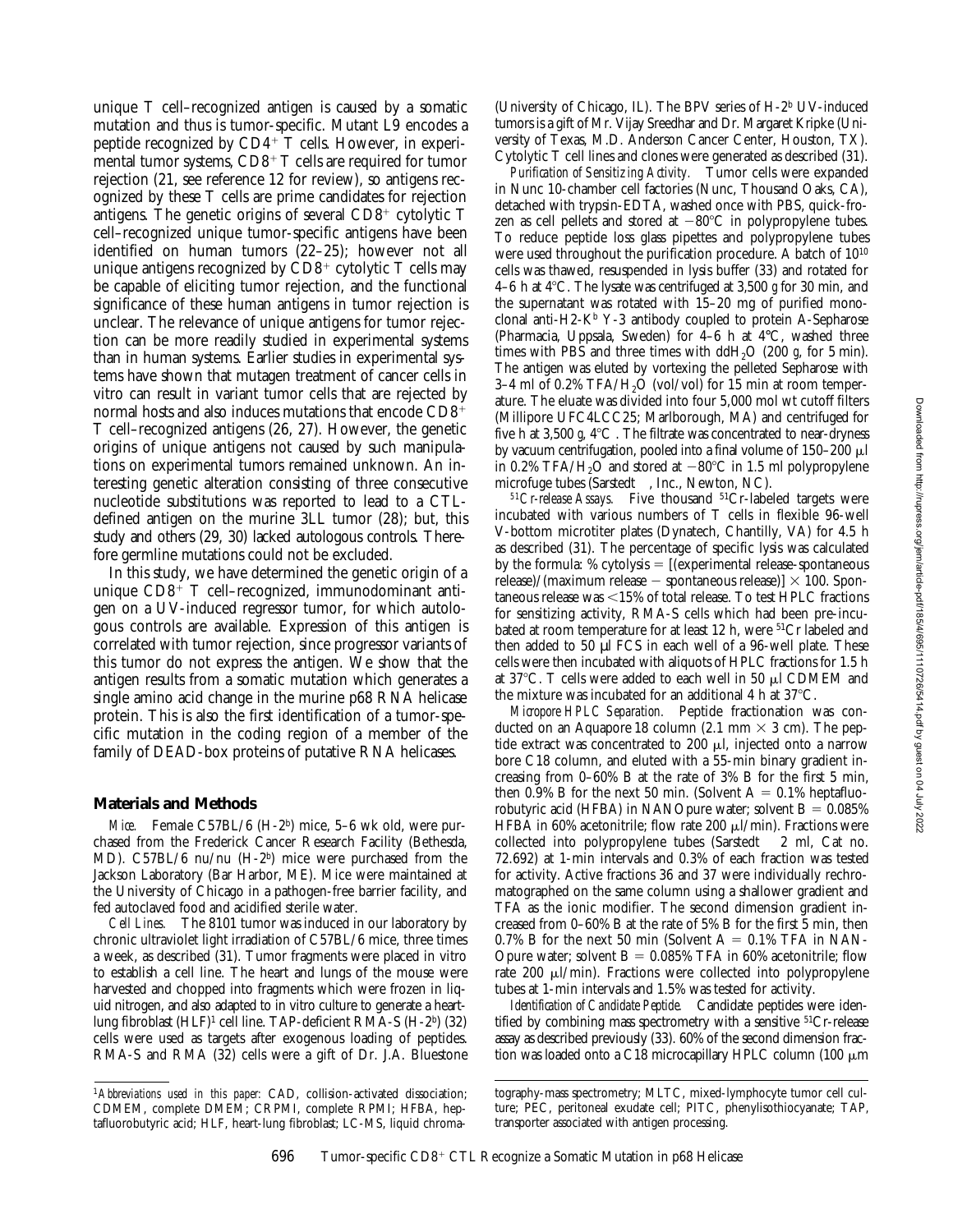i.d.  $\times$  25 cm) end-connected with a zero dead volume union to two capillaries of internal diameter  $25 \mu m$  and  $40 \mu m$ . Peptides were eluted with a 34-min gradient of 0-60% B (solvent  $A = 0.1 M$ acetic acid; solvent B = acetonitrile) at a flow rate of 1  $\mu$ l/min. One-fifth of the eluent was deposited into each well of a 96-well microtiter plate containing 50  $\mu$ l CRPMI while the remaining four-fifths was directed into the mass spectrometer. The m/z ratio of each peptide deposited in a particular well was recorded on the mass spectrometer. Peptides in individual wells of the 96-well plate were then tested for sensitizing activity. The ion abundance of a particular peptide is manually correlated with the sensitizing activity to identify the mass of the candidate peptide.

*Sequence Analysis of the Tumor Antigen Candidate.* To determine the sequence of the tumor antigen an aliquot from the remaining 40% of subfraction 36-19 was loaded onto a C18 microcapillary column (75  $\mu$ m i.d.  $\times$  12 cm) and eluted with a 12-min gradient (0–80% acetonitrile in 0.1 M acetic acid) directly into a triple quadruple mass spectrometer (Finnigan MAT, TSQ7000) essentially as described (34, 35). This instrument is equipped with an electrospray ionization source that was operated with a coaxial sheath (70% MeOH/H<sub>2</sub>O containing 0.12% acetic acid) flowing at 1.5  $\mu$ I/min. A negative potential of 4.6 kV was applied to the heated capillary. Quadrupole one was set to pass a 2 mass unit window centered on 854, the m/z value corresponding to the  $(M + H)^{+1}$  ions of the tumor antigen. Ions of this mass were transmitted to quadrupole 2 where they suffered collision-activated dissociation (CAD). The resulting fragments were mass analyzed in quadrupole 3 to produce the CAD mass spectrum shown in Fig. 6.

*Manual Edman Degradation.* The mixture of peptides in an aliquot of HPLC fraction 36-19 was treated with 5  $\mu$ l of 5% phenyl isothiocyanate (PITC) in pyridine. The resulting solution was overlaid with argon, vortexed, and incubated for 30 min at  $45^{\circ}$ C. This sample was lyophilized to dryness, resuspended in 15  $\mu$ l sequencing grade TFA, overlaid with argon and incubated for 10 min at  $37^{\circ}$ C. TFA was removed under vacuum and the residue was dissolved in 5  $\mu$ l H<sub>2</sub>O. The solution was vortexed, and extracted twice with 15  $\mu$ l *n*-butyl acetate. For analysis by mass spectrometry, the aqueous layer was isolated, evaporated to dryness and resuspended in 1  $\mu$ l acetic acid and 19  $\mu$ l H<sub>2</sub>O. This modification removes the  $NH_2$ -terminal amino acid from all peptides present in the mixture.

*Identification of the COOH-terminal Amino Acid by Coelution with Synthetic Peptides.* An aliquot of the HPLC fraction containing the tumor antigen 854 was mixed with an equimolar amount of either synthetic peptide SNFVFAGL or SNFVFAGI and eluted from a microcapillary HPLC column directly into the mass spectrometer using a gradient of 0.1 M acetic acid and acetonitrile increasing at 2% per min. Mass spectra were acquired every 1.5 s over the mass range 300–1,400. The ion abundance at m/z 854 was plotted as a function of elution time.

*Synthesis and Purification of Synthetic Peptides.* Peptides SNFV-FAGI and VTFVFAGX were synthesized and purified either at the University of Virginia, or at the Oligopeptide Synthesis Facility at the University of Chicago by the solid phase method using standard fmoc chemistry and purified by HPLC. Peptide SNFVSAGI was synthesized and purified by Chiron Mimotopes (Raleigh, NC) and HPLC purified.

*Amplification and Sequencing of cDNA and Genomic DNA.* PCR primers specific for the murine p68 RNA helicase cDNA were synthesized (IDT, Coralville, IA). 5' primer Hel1, 5'-AATTAA-GGTACCGGTCCTTGCCCTCGCAGCTCC-3 and 3' primer Hel2A 5'-CGAGATCTCTGCACTGCAGTCATTTCTG-3' amplify a 2.1-kb fragment that encompasses the coding region of the murine p68 RNA helicase cDNA. The cDNA was amplified using RT-PCR with the following conditions:  $1.25 \text{ mM } MgCl<sub>2</sub>$ , 25 pM of each primer, 70 U RNAsin (Promega, Madison, WI), 250  $\mu$ M of each nucleotide, 1  $\mu$ l RNA, and 25 U M-MLV reverse transcriptase (New England Biolabs, Beverly, MA), in a 100-µl reaction. The mixture was incubated at  $38^{\circ}$ C for 10 min to synthesize the cDNA, and  $94^{\circ}$ C for 5 min to inactivate the reverse transcriptase. 1  $\mu$ l of Taq polymerase (Promega), was added to the reaction and the 2.1-kb cDNA was amplified by PCR for 40 cycles at 94 $\degree$ C for 1 min, 55 $\degree$ C for 2 min, 72 $\degree$ C for 3 min followed by a 5-min final extension at  $72^{\circ}$ C. The PCR product was cloned into the vector pcDNA3 (Invitrogen, San Diego, CA) using the KpnI site in the 5' primer, and the BgIII site in the 3' primer. The subclones were sequenced using the Sequenase kit (Amersham, Arlington Heights, IL). A 465-bp PCR product including the region of the putative mutation was isolated from 8101 HLF genomic DNA and 8101-PRO genomic DNA using the same PCR conditions and the internal 5' primer Hel1A 5'-CGG-GGTACCACTCTGCAGGCAAAAGGGGTGGATT-3'. The PCR products were sequenced using the fmol sequencing system (Promega). Total RNA was isolated using either guanidinium isothiocyanate, or by using the TRITM reagent (Molecular Research Center, Inc., Cincinnati, OH). Total RNA from 8101-RE was passed over an oligo (dT) cellulose column to isolate poly  $(A)^+$  mRNA. Genomic DNA was isolated using the ONCOR non-organic DNA isolation kit (ONCOR, Gaithersburg, MD).

### **Results**

*Expression of the CD8*<sup>1</sup> *T Cell–recognized A Antigen on the 8101 Tumor Correlates with Tumor Rejection by Naive Mice.* 8101 was the first tumor isolated from a group of C57BL/6 mice that received chronic UV-irradiation. The tumor arose on the back of the mouse after 11 mo of irradiation. At this time the mouse was 14 mo old. As usually observed for UV-induced tumors, 8101 readily adapted to culture and the primary culture was cloned to study the antigenic diversity of the cells that adapted.  $CD8<sup>+</sup>$  cytotoxic T lymphocyte (CTL) clones were generated from mixed lymphocyte tumor cell cultures (MLTCs) of spleen cells from mice immunized by i.p. injection of live uncloned tumor cells. The resulting T cell clones identified two types of tumor cell clones: one which expressed two antigens designated A and B, and a second that only expressed the B antigen. The parental uncloned cell line, designated 8101-PAR, expressed both antigens and was lysed by anti-A as well as anti-B CTL clones (Fig 1, *A* and *B*). The anti-A (Fig. 1 *A*) and anti-B (Fig. 1 *B*) CTL clones lysed only 8101 lineage tumor cells and did not lyse autochthonous normal fibroblasts, or RMA cells. We injected the original uncloned 8101-PAR tumor cell line and 8101  $A+B^+$  and 8101  $A^{-}B^{+}$  clones into C57BL/6 nude mice to generate tumor fragments. The developing tumors were transplanted as fragments into naive normal C57BL/6 mice. Table 1 shows that tumors derived from the  $A^+$  clone were regularly rejected and thus were designated 8101-RE. Tumors derived from the  $A^-$  clone grew progressively and were therefore designated as 8101-PRO. These results strongly suggested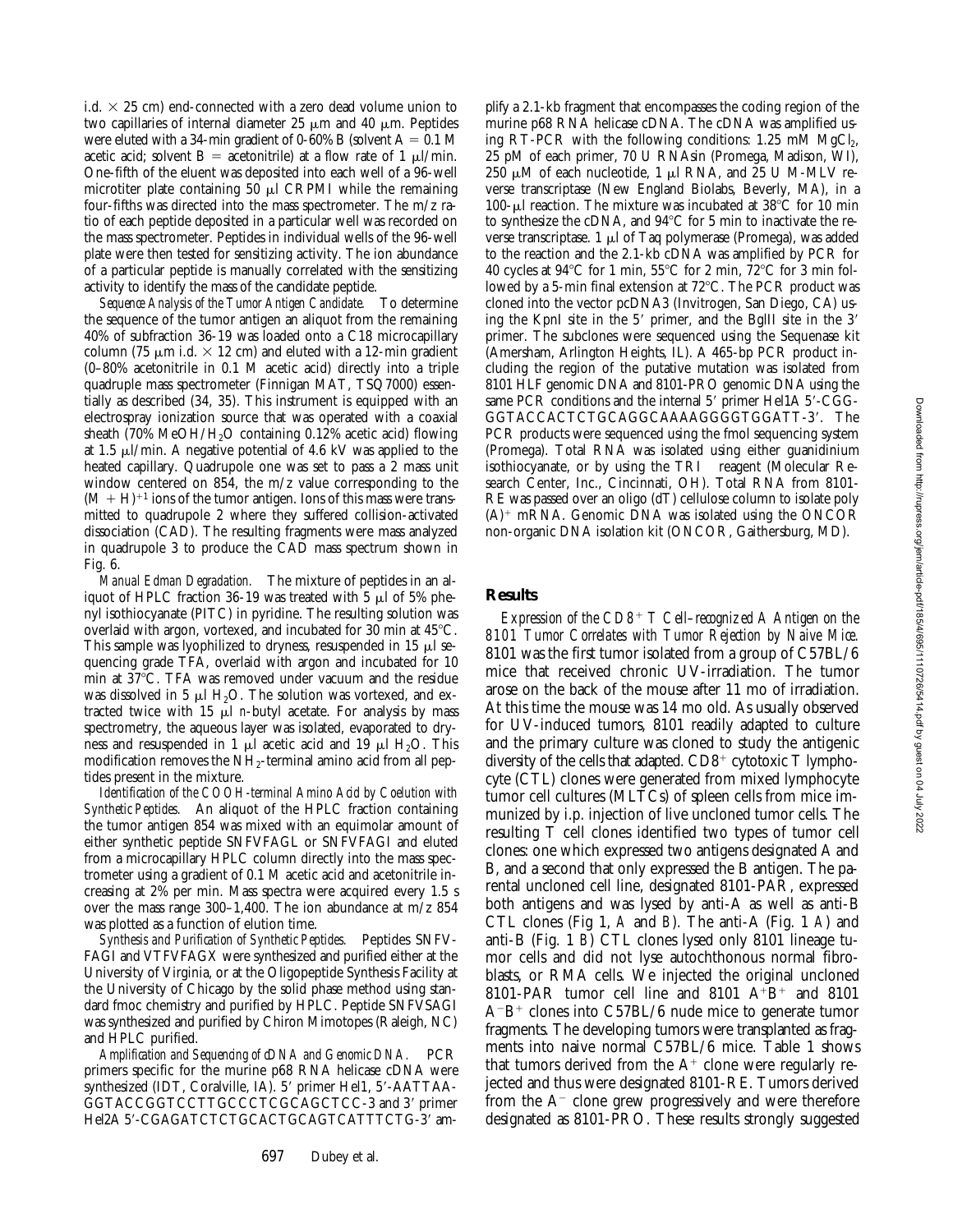

**Figure 1**. Antigenic differences between 8101 tumor cell clones. The B antigen is expressed on all three lines derived from the 8101 tumor while the A antigen is expressed on the uncloned 8101-PAR tumor cells, and on some of the 8101 tumor cell clones. Autologous non-malignant fibroblasts, 8101-HLF and a syngeneic lymphoma cell RMA are not lysed by either the anti-A or anti-B CTL clone. Target cells were tested in a <sup>51</sup>Crrelease assay for lysis using the anti-A CTL ( *A*) and the anti-B CTL (*B*) as effector cells.

that the expression of the A antigen correlated with rejection of the  $A<sup>+</sup>$  tumor in naive mice, and that absence of the A antigen led to progressive tumor growth. The B antigen was expressed on all 8101 lineage tumors but not other C57BL/6 UV tumors (Fig. 2 *B*), indicating that the 8101- RE and 8101-PRO tumors were of the same clonal origin. The parental cell line 8101-PAR which, as suggested by clonal analysis, contained  $A^+$  as well as  $A^-$  tumor cells, grew progressively when fragments were transplanted into naive normal mice. The reisolated tumor cells when readapted to culture were resistant to anti-A CTL, unlike the 8101-PAR tumor cells which had been used for the challenge (Fig. 1 *A*). These data indicated that normal mice usually selected against expression of the A antigen. Only one re-isolated tumor still showed sensitivity to lysis by anti-A CTL; this tumor may have been able to grow as  $A^+$ because of the simultaneous challenge with  $A-B^+$  progressor tumor cells which were also present in the 8101-PAR tumor. These  $A^{-}B^{+}$  tumor cells may have prevented the establishment of an effective anti-A response. This suggestion is in agreement with our previous observation that progressor tumors can sometimes prevent an immune response to highly antigenic tumor cells (36).

*The A Antigen on the 8101-RE Tumor Is Unique, Immunodominant, Kb -restricted, and a Powerful Sensitizer of Anti-A Cytolytic T Cells.* Since the expression of the A antigen correlated with rejection of the tumor challenge, we further characterized this antigen. Fig. 2 *A* shows that the anti-A CTL clone recognized only 8101-RE cells, but not any of 5 other UV-induced tumors of C57BL/6 origin that were tested. This result suggests that the 8101 A antigen is unique, i.e., individually distinct, for the 8101 tumor, as has been previously shown in our laboratory for other UVinduced tumors (31). To determine how commonly this antigen is recognized in vivo, four mice were injected re-

**Table 1.** *Growth In Vivo of Uncloned 8101 Tumor and 8101 Tumor Clones*

| Phenotype <sup>‡</sup> | Tumor    | Tumor incidence* |      |                                       |                                             |
|------------------------|----------|------------------|------|---------------------------------------|---------------------------------------------|
|                        |          | no.              | mice | Expt Nude Normal<br>mice <sup>§</sup> | Reisolate<br>phenotype                      |
| $A^+B^+$               | 8101-PAR | 1                | 1/1  | 15/15                                 | ND                                          |
|                        |          | 2                | 1/1  | 6/6                                   | $2/3$ A <sup>-</sup> , $1/3$ A <sup>+</sup> |
|                        |          | 3                | 1/1  | 3/3                                   | $3/3$ A <sup>-</sup>                        |
| $A^+B^+$               | 8101-RE  | 1                | 1/1  | 0/4                                   | ΝA                                          |
|                        |          | 2                | 1/1  | 0/4                                   | NA.                                         |
| $A^-B^+$               | 8101-PRO | 1                | 1/1  | 4/4                                   | ND                                          |
|                        |          | 2                | 1/1  | 4/4                                   | ND                                          |

\*Number of mice with progressively growing tumors per number challenged. Mice were followed for at least 4 wk, or until they became moribund at which point they were killed.

<sup>‡</sup>The phenotype,  $A^{\hat{+}}$  or  $B^{\hat{+}}$  is defined by the recognition of the tumor cells in vitro by an anti-A CTL clone or anti-B CTL clone. The phenotype  $A^-$  is defined by the lack of recognition of the reisolated tumor cells in vitro by an anti-A CTL clone.

§C57BL/6 mice were injected subcutaneously with C57BL/6 nude mouse tumor fragments using a trocar, except in experiment 1 (8101-PAR), where (B6C3)  $F_1$  mice were injected with the tumor fragments from a C3H/HeN nude mouse. Nude mice were always injected last as viability control. In experiment 1, mice were injected with  $10 \times 1$  mm<sup>3</sup> fragments. In experiment 2 and 3 mice were injected with  $3 \times 1$  mm<sup>3</sup> fragments. NA, not applicable. ND, not done.

peatedly with 8101-RE cells, which express both the A and the B antigen. Peritoneal exudate cells (PEC) were isolated and directly tested for lytic activity (Fig. 3). PECs from all four mice lysed the  $A+B+8101-RE$  tumor cells but not the  $A^{-}B^{+}$  8101-PRO tumor cells, suggesting that the A anti-



Effector-to-target ratio

**Figure 2**. The anti-A and anti-B CTL clones are uniquely specific for the 8101 tumor lineage. The anti-A CTL clone ( *A*) lyses only the 8101-RE tumor cell but not five other C57BL/6-derived UV-induced tumors, or the H-2b haplotype lymphoma RMA. The anti-B CTL clone (*B*) lyses the 8101-RE and the 8101-PRO tumor cells, but not three other C57BL/6-derived UV-induced tumors, or RMA cells. Targets were tested for lysis in a <sup>51</sup>Cr-release assay.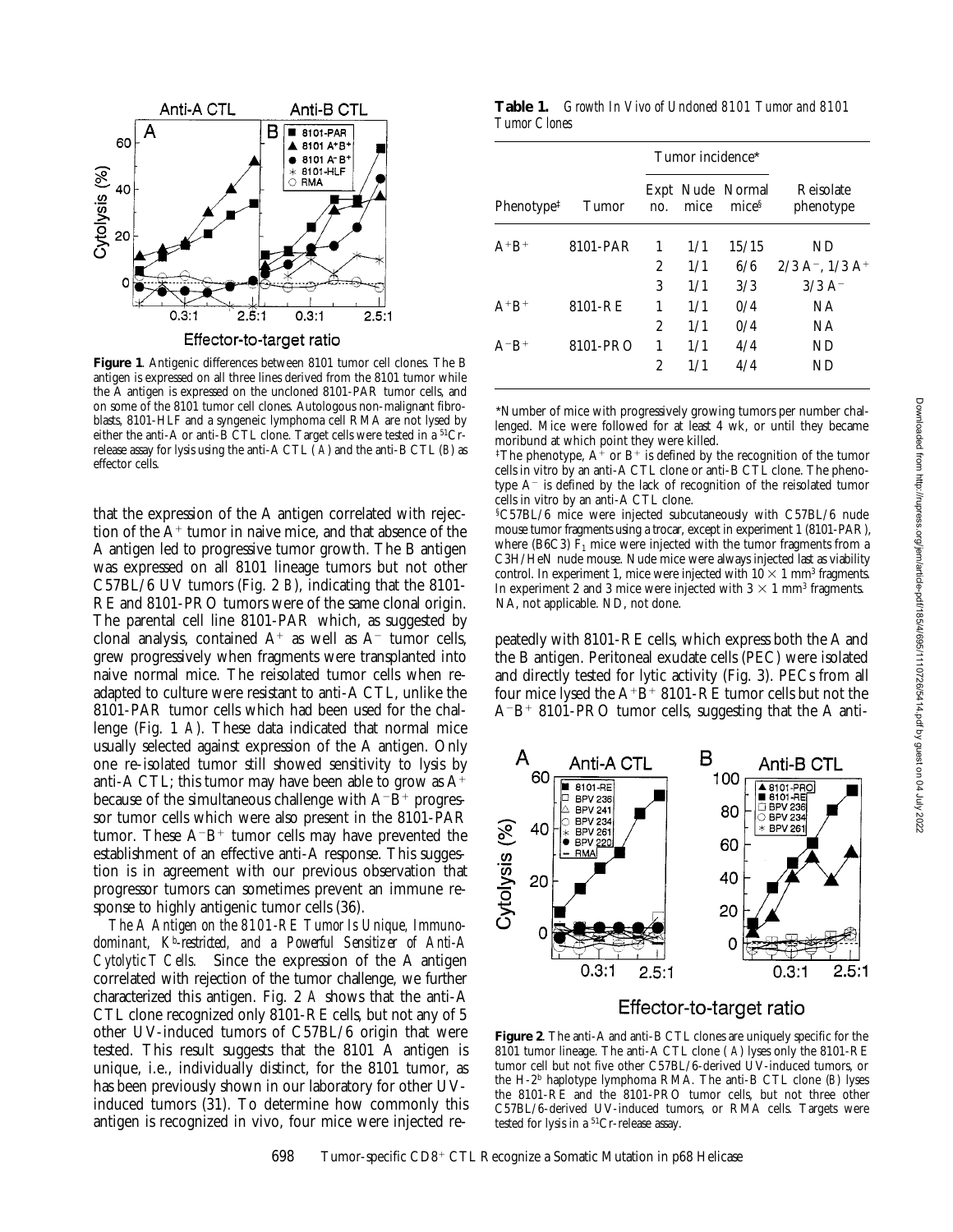

**Figure 3**. The A antigen is immunodominant in vivo*.* Each panel shows a different C57BL/6 mouse immunized i.p. on day 0, 3, 6, and 9 with  $2\text{--}5\times 10^6$  A+B+ 8101-RE tumor cells. The PEC were harvested on day 11 and directly tested in a 51Cr-release assay for lytic activity. Only the  $A+B+8101-RE$  cells, but not the  $A-B+8101-PRO$  cells, or RMA cells are lysed by the PEC.

gen is regularly recognized and is immunodominant. Lysis by the anti-A CTL clone was inhibited by an anti- $K^b$  but not an anti- $D<sup>b</sup>$  antibody indicating that the A antigen was  $H-2K<sup>b</sup>$  restricted (data not shown). To examine the possibility of biochemical identification of the A antigen, we determined whether peptides eluted from the  $H-2K^b$  molecules immunoprecipitated from 8101-RE cells would sensitize RMA-S cells to become a specific target for lysis by anti-A CTL. As little as 0.2% of an immunoprecipitate from  $1 \times$ 109 8101-RE cells contained sensitizing activity (data not shown).

*Isolation and Sequencing of the A Antigen Peptide.* To isolate the naturally processed A antigen peptide, we immunoprecipitated the H-2K<sup>b</sup> molecules from  $5 \times 10^{10}$  8101-RE tumor cells. Associated peptides were eluted from the MHC class I molecule with acid, and separated from high molecular mass proteins by filtration through a 5-kD molecular mass cutoff membrane. The unfractionated peptide extract sensitized RMA-S cells for lysis by the anti-A CTL clone (data not shown). The peptide extract was concentrated and then fractionated by reverse-phase high-performance liquid chromatography (RP-HPLC) using heptafluorobutyric acid (HFBA) as the ionic modifier. Aliquots from individual fractions were tested. Only two fractions, 36 and 37, sensitized RMA-S cells for lysis by an anti-A CTL clone (Fig. 4 *A*). Active fractions 36 and 37 were individually rechromatographed over the same HPLC col-



**Figure 4**. Sequential HPLC separation of sensitizing peptides eluted from the H2-Kb molecule of 8101-RE cells*. A* shows the results of the firstdimension microbore HPLC separation of peptides eluted from 5  $\times$   $10^{10}$ 8101-RE cells, using HFBA as the ionic modifier. A portion (0.3%) of each fraction was loaded onto RMA-S cells and tested for lysis by the anti-A CTL clone in a 51Cr-release assay. Sensitizing fractions 36 and 37 were subfractionated on the same microbore column using TFA as the ionic modifier (*B and C*). RMA-S cells were loaded with 1.5% of each subfraction and tested for lysis by the anti-A CTL clone. The E/T ratio was 5:1. Peptide loaded RMA-S cell with CTL (*solid bars*) or without CTL (*hatched bars*) as toxicity controls are shown in *A*. Toxicity controls were not done in *B* and *C*.

umn, using a shallower gradient and TFA as the ionic modifier. A peptide in subfraction 36-19, 36-20 (Fig. 4 *B*), and 37-19 (Fig. 4 *C*) sensitized RMA-S cells for lysis by the anti-A CTL clone. However, each subfraction contained more than 100 peptides, too many to sequence with the available material. Therefore, to identify the mass of the A antigen in these mixtures, 60% of each HPLC subfraction was analyzed separately (the remaining 40% was set aside for further analysis) with an on-line microcapillary column effluent splitter, as described previously (33). Four-fifths of the effluent is directed into the mass spectrometer for analysis, while the other one-fifth is simultaneously deposited into a 96-well plate for analysis of sensitizing activity. Since both pieces of data are acquired as a function of time, the ion abundance corresponding to a particular peptide can be correlated with the biological activity. The microcapillary split of subfraction 36-19 and 37-19 yielded activity (Fig. 5, *A* and *B*, respectively) but no sensitizing activity was observed from the peptides in subfraction 36-20 (data not shown). Therefore, the candidate peptide antigen should be present in wells 41 and 44, absent in neighboring wells of both microcapillary splits, and either absent or greatly reduced in abundance in subfraction 36-20 where no sensitizing activity was observed. Only a single peptide, that with m/z 854, fulfilled all the above criteria.

An aliquot of the remaining 40% of subfraction 36-19 was used to sequence the candidate peptide by mass spec-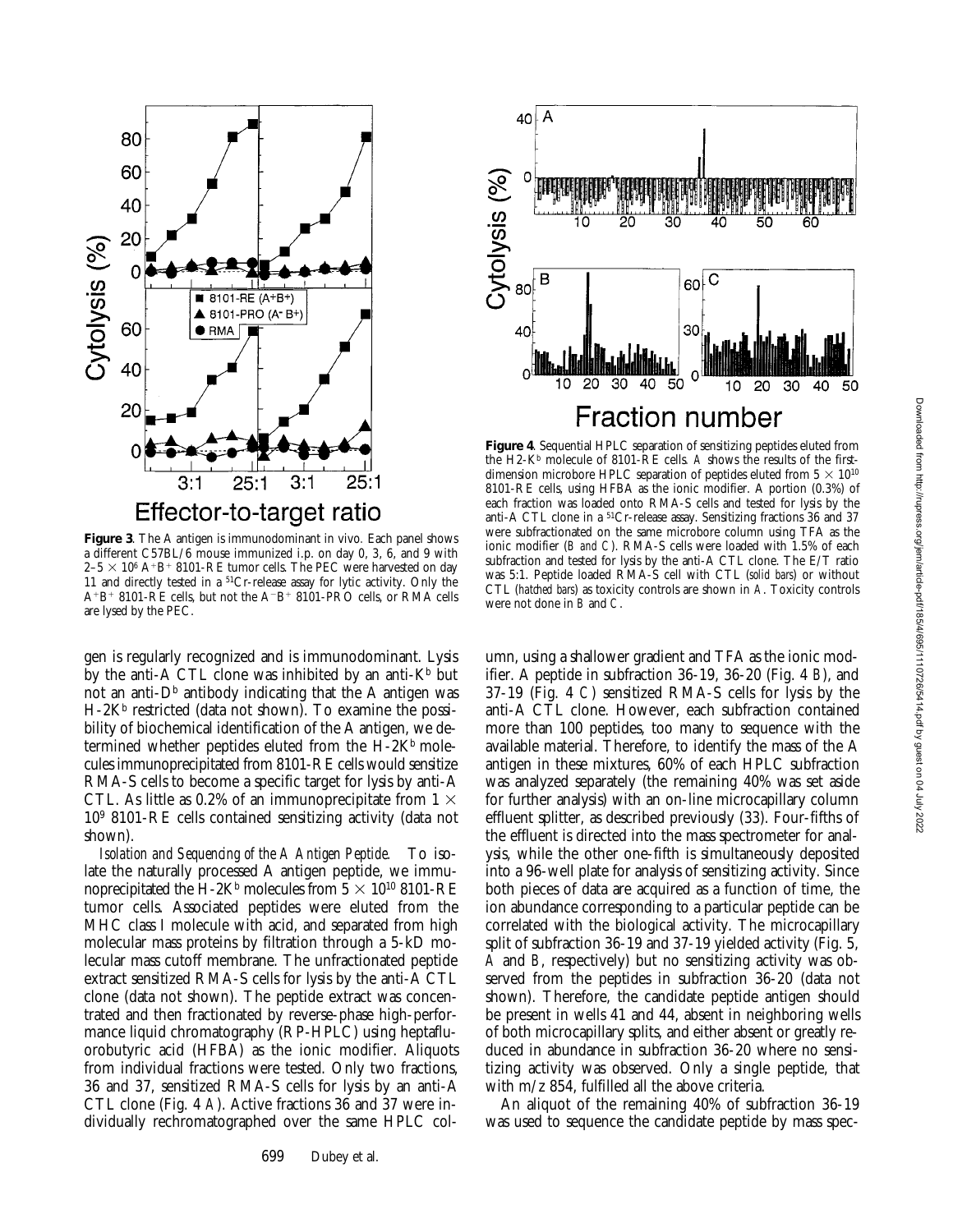

**Figure 5**. Identification of the tumor antigen candidate peptide. The abundance of the peptide at m/z 854 correlates with the biological activity in the microcapillary HPLC split of subfractions 36-19 ( *A*) and 37-19 (*B*).

trometry. Shown in Fig. 6 *A* is the CAD mass spectra on the  $(M+H)^{+1}$  ions at m/z 854. The observed fragmentation is sufficient to specify the sequence of residues 3-8 as FVF-AGX, where X is leucine or isoleucine, and residues 1-2 as either SN or NS. Leucine and isoleucine, two amino acids of identical mass, cannot be differentiated on a triple quadrupole instrument. To determine the identity and order of the first two amino acids in the epitope, peptides in an aliquot of subfraction 36-19 were subjected to a single cycle of Edman degradation and then analyzed by microcapillary liquid chromatography-mass spectrometry (LC-MS). In the resulting mass spectra the  $(M+H)^{+1}$  ion for the antigen was observed at m/z 767, a shift of 87 daltons corresponding to the amino acid serine. The CAD mass spectra recorded on the  $(M+H)^{+1}$  ions at m/z 767 confirmed the seven-residue sequence, NFVFAGX. So, the complete amino acid sequence was SNFVFAGX.

To specify the COOH-terminal residue in the epitope as either Leu or Ile, we performed coelution experiments in



**Figure 6**. Structural characterization of the tumor epitope. (A) CAD mass spectrum recorded from the  $(M+H)^{+1}$  ions  $(m/z 854)$  of the tumor antigen.  $(B)$  CAD mass spectrum recorded on  $(M+H)^{+1}$  ions  $(m/z 767)$  from the tumor antigen after a single round of Edman degradation. The ions observed in each spectra are underlined. (*C*) Results of coelution experiments in which synthetic peptides SNFVFAGL or SNFVFAGI were added to the biologically active subfraction 37-19 containing the tumor antigen. (D) synthetic peptides SNFVFAGI and VTFVFAGX (X = L or I) were loaded onto RMA-S cells in the indicated concentrations, and tested for lysis by the anti-A CTL clone. The E/T ratio was 5:1. SNFVFAGI is specifically recognized by the anti-A CTL clone.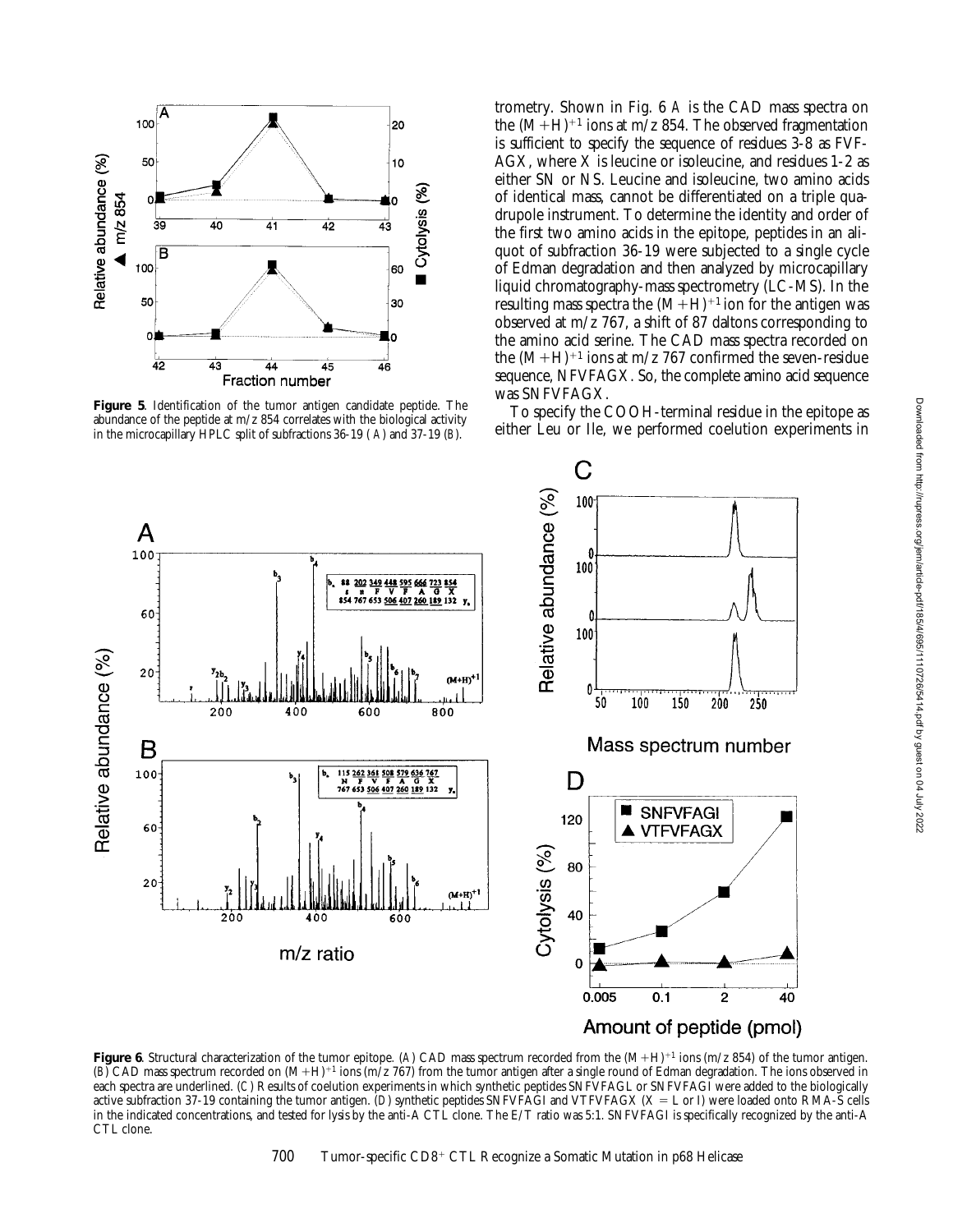1745 1783 **RE** HLF  $-- \overline{a}$  $-$ -- $-$ -- $-- -$ - $-$ WT AAA ACT CAG AAT GGT GTT TAC AGT GCT GCA AAT TAC ACC  $\mathbf{r}$ protein K Ń Ġ,  $\circ$ y s  $\lambda$  $\Delta$  $541$ 1784 1822  $RE$  $-T ---$ HLF  $-- -- \frac{1}{2}$ WT AAT GGG AGC TTT GGA AGT AAT TTT GTA TCT GCT GGC ATA protein N G s  $\overline{F}$ G s N  $\overline{F}$  $\overline{\mathbf{v}}$  $S/F$  $\lambda$ G 554 1823 1861  $\mathbb{RE}$ **HLF**  $-$ WT CAG ACC AGT TTT AGG ACT GGT AAT CCA  $\sf{ACA}$ GGG ACT TAC protein 0 T s  $\overline{F}$  $\overline{R}$ T G  $\overline{N}$  $\overline{P}$ T G 567 1900 1862  $RE$ HLF WТ CAG AAC GGT TAT GAT AGC ACT CAG CAA TAT GGA AGT AAT protein Q N G Y D s  $\mathbf T$  $\circ$  $\circ$ Y G N 580 1901 1906  $\mathbb{R}\mathbb{E}$ GTT GCA HLF WT  $\begin{array}{ccc}\n- & - & - \\
- & - & - \\
\end{array}$ protein V Α 582

**Figure 7**. The mutant p68 RNA helicase peptide was generated by a single amino acid substitution that resulted from a single nucleotide change in 8101-RE. cDNA sequences of murine p68 RNA helicase are compared with p68 sequences of 8101-RE in the region of the mutation. Sequence identity is indicated by ---. RE: sequences from 4/6 cDNA clones from 8101-RE. HLF: sequence from 6 cDNA clones from 8101- HLF. WT: published murine p68 RNA helicase cDNA sequence (reference 38). A single nucleotide substitution of C→T at nucleotide 1812 was found in the 8101-RE tumor, but not in 8101-HLF.

which aliquots of the biologically active HPLC fraction 37-19 were analyzed by microcapillary LC-MS before and after being doped with synthetic peptides SNFVFAGI or SN-FVFAGL. Results of this experiment are shown in Fig. 6 *C*. Analysis of the mixture doped with SNFVFAGL showed two discrete peptide components at m/z 854. In contrast, the mixture doped with SNFVFAGI showed only a single component at m/z 854. Therefore, coelution of SNFVF-AGI with the tumor antigen confirms that the COOH-terminal residue in the epitope is isoleucine. The synthetic peptide SNFVFAGI sensitized RMA-S cells for lysis by the anti-A CTL clone, but control peptide VTFVFAGX did not (Fig.  $6$  *D*), nor did two additional H-2K<sup>b</sup>-binding peptides tested in a separate experiment (data not shown). Half-maximal lysis of peptide loaded RMA-S cells occurred at 2 pmol peptide.

*The Peptide SNFVFAGI Originates from a Somatic Tumorspecific Point Mutation in the p68 RNA Helicase Gene.* The peptide SNFVFAGI was analyzed for homology with known protein sequences using the BLAST program (37). The tumor-derived peptide matched the murine p68 RNA heli-



**Figure 8**. The mutant p68 peptide sensitizes RMA-S cells for lysis by the anti-A CTL clone, and stabilizes MHC class I on the cell surface, but the corresponding wild-type peptide does not. The mutant peptide SNFVF-AGI and the wild-type peptide SNFVSAGI were loaded onto RMA-S cells in the indicated amounts. (*A*) the loaded cells were tested for lysis by the anti-A CTL clone in a <sup>51</sup>Cr-release assay at an E/T ratio of 2:1. (*B*) loaded cells were analyzed for cell surface expression of H-2Kb using fluorescence activated cell sorter analysis, by indirect immunofluorescence with the monoclonal anti-H2-K<sup>b</sup> antibody Y-3 and a polyclonal goat antimouse IgG conjugated to fluorescein isothiocyanate as a second step. Percent stabilization of  $H-2K^b$  was calculated by subtracting the amount of H-2K<sup>b</sup> present on RMA-S cells shifted to  $37^{\circ}$ C without added peptide, from the amount of H-2Kb present on RMA-S cells shifted to  $37^{\circ}$ C in the presence of peptide, and dividing by the amount of  $H-2K^b$  present on RMA-S cells which had been kept at room temperature throughout the experiment.

case sequence (38) except that the former had phenylalanine instead of serine at position five, suggesting that the tumor peptide might be encoded by a mutant p68 RNA helicase gene in the tumor cells. To confirm this hypothesis cDNA was synthesized and amplified from tumor cell (8101-RE) mRNA by RT-PCR and primers specific for the p68 RNA helicase. The amplified 2.1-kb product pooled from three independent RT-PCR reactions was cloned into the vector pcDNA3. Six cDNA clones were sequenced using primers for the 3' end of the insert, that included the region of the putative mutation. Two of the six clones were identical to the wild-type sequence of murine p68 RNA (38) helicase while the other four had a T instead of a C at the nucleotide position 1812. This nucleotide substitution resulted in a change to phenylalanine from serine at amino acid 551 (Fig. 7). The C to T transition, which occurred at a dipyrimidine site, is a commonly observed UV-induced mutation (39).

The sequence data derived from the 8101-RE tumor cells suggests that the cloned tumor cell line is heterozygous for the mutation, and expresses both the wild-type and mutant forms of murine p68 RNA helicase. Sequencing of six cDNA clones from 8101-HLF (Fig. 7), and PCR sequencing of amplified genomic p68 DNA from autochthonous heart-lung fibroblasts and from 8101-PRO tumor cells (data not shown) revealed only wild-type sequences. These data indicated that the mutant peptide had been generated by a somatic mutation that was absent in the 8101- PRO tumor cells and was consistent with our finding that the PRO tumor and HLF cells were resistant to lysis by the anti-A CTL clone (Fig. 1).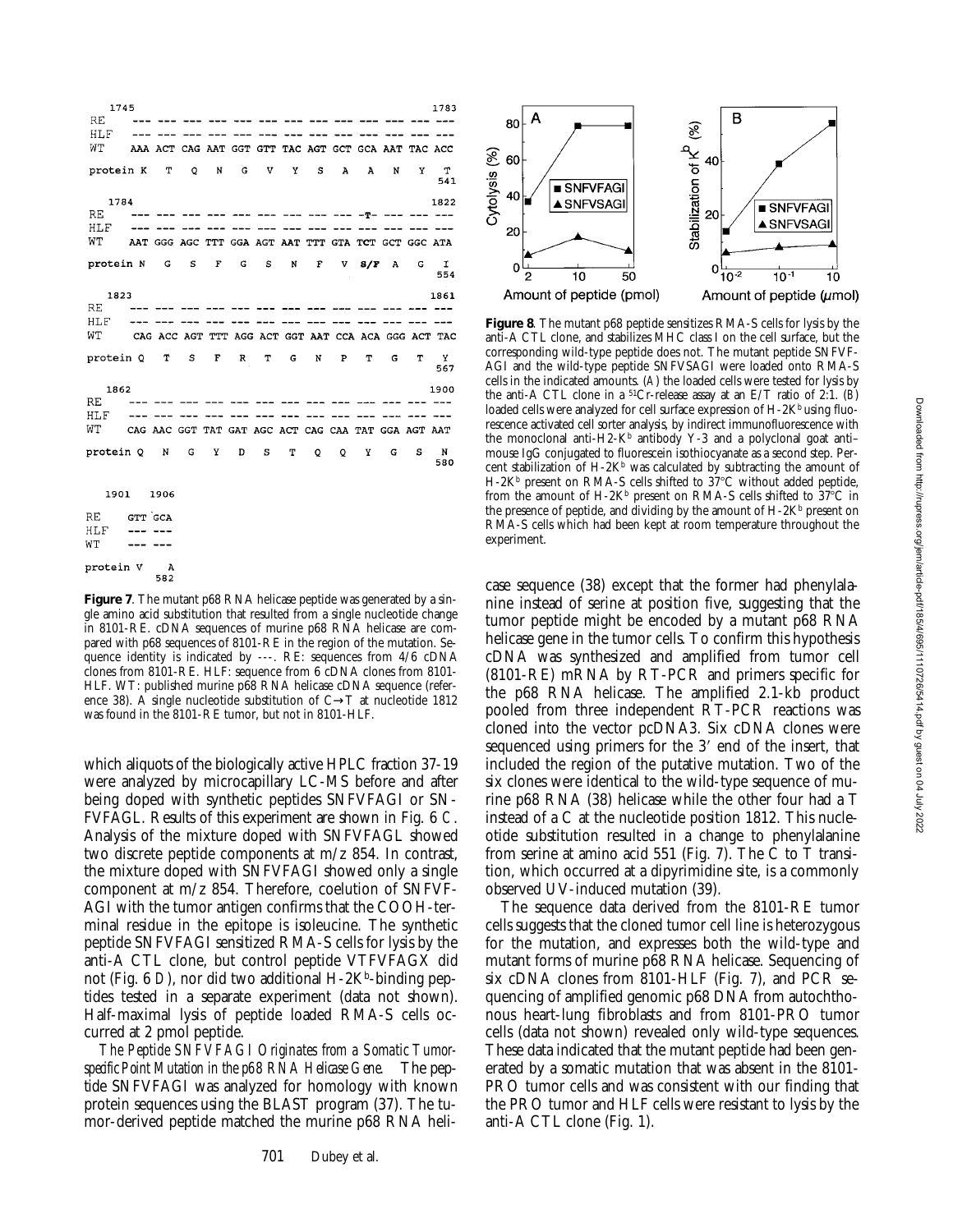The  $H-2K^b$ -binding motif (40) predicts that, first, the anchor residue for binding to the molecule is at position five of the peptide, and is an aromatic residue, either phenylalanine or tyrosine, and second, that position eight of the peptide is either a leucine or isoleucine. This sequence motif predicts that the normal homologue of the A antigen peptide, which has serine at position five, would not bind to  $H-2K^b$ . Consistent with this prediction, we found that the wild-type peptide SNFVSAGI, in contrast to the mutant peptide SNFVFAGI, neither sensitized RMA-S cells for lysis by the anti-A CTL clone (Fig. 8 *A*) nor bound effectively to H2- $K^b$  as measured by stabilization of H2- $K^b$ on the surface of RMA-S cells (Fig. 8 *B*).

We found that three of four mice immunized repeatedly with 8101-RE cells intraperitoneally generated peritoneal exudate cells in vivo that recognized the mutant peptide loaded onto RMA-S cells (data not shown). In addition, the spleens from all 4 of these mice, after in vitro restimulation with the 8101-RE tumor, recognized the mutant p68 peptide (data not shown). These data confirm that SNFVF-AGI indeed represents the immunodominant antigen of the regressor tumor 8101-RE.

# **Discussion**

In this study, we have identified the genetic origin of the immunodominant A antigen of the ultraviolet light-induced regressor tumor 8101-RE. The antigenic peptide is SNFV-FAGI. It is generated by a point mutation in the murine p68 RNA helicase gene, which changed a C to T, resulting in an amino acid substitution to phenylalanine from serine. The amino acid change also generated an anchor for binding of the peptide to the restricting molecule for the antigen,  $H-2K^b$ . Although other still unknown 8101-RE genes might also encode the same peptide, the fact that 8101- PRO tumor cells which are not lysed by anti-A CTL also do not have the mutant p68, indicates that mutant p68 encodes the mutant peptide. In addition, the mutation is likely to have occurred in vivo since it was found in DNA of primary tumor cell cultures and thus is unlikely to be an artifact of in vitro culture. The mutation is of somatic tumorspecific origin, rather than representing a genetic polymorphism of germline origin, since autochthonous nonmalignant fibroblasts from the mouse which gave rise to the tumor did not harbor the mutation. Several unique CTL-recognized antigens have now been identified in human tumors and shown to be due to tumor-specific somatic mutations (22–25). However, this is the first identification of a unique tumor-specific CTL antigen in the murine system. We will now be able to evaluate the role of such an antigen in tumor rejection.

To our knowledge, our finding represents the first demonstration of a tumor-specific somatic mutation in the coding region of a member of the DEAD-box protein family of putative RNA helicases  $(41)$ . A translocation into the 5' non-coding region of a human putative RNA helicase has been reported earlier (42). In addition, two inherited syndromes in man, Bloom's syndrome (43) and Werner's syndrome (44), both of which show a predisposition to cancer development, have recently been discovered to be linked to DNA helicases. The p68 RNA helicase protein was first identified by Lane and Hoeffler in 1980 (45), because of its immunological cross-reactivity with an antibody that recognized the SV40 large T antigen. These investigators attempted to find a homologue of T antigen by searching for antibody-recognized determinants that cellular proteins might share with the T antigen (45). p68 is a nuclear protein (46), that was later discovered to be an RNA helicase (47, 48).

The primary amino acid sequence of the murine p68 protein is shown in Fig. 9. The first eight boxed motifs show the domains of homology of p68 with other DEAD box proteins, which play a central role in cell growth in a wide variety of organisms. p68 has been shown to undergo dramatic changes in nuclear localization during telophase, when it translocates from the nucleoplasma to the nucleoli (49). In addition, a stretch of amino acids, called the IQ domain (50) is located within the 139 carboxy-terminal amino acids that extend beyond the region of homology with other DEAD box proteins, and which distinguishes p68 from these proteins (41). This domain, which is also found in molecules such as neurogranin and neuromodulin, is subject in vitro to calmodulin (CaM) binding and phosphorylation by protein kinase C (PKC) (50). Experimental evidence suggests that CaM and/or PKC may regulate at least some of the activity of p68 during the cell cycle, through this domain (50). The mutation changes one of the two serines in the IQ domain to a phenylalanine (thick box in Fig. 9), but we do not yet know whether the mutation of S to F affects the physiologic function or localization of the protein. In addition to being an RNA helicase, p68 is also a powerful inhibitor of DNA helicases (51). This activity is quite similar to that of the p53 tumor suppressor gene which also prevents DNA helicase activity (51). It has been suggested that the general role of p53 is to safeguard the integrity of the genome by monitoring and stopping replica-



**Figure 9**. Predicted primary amino acid sequence of wild-type murine p68 RNA helicase. The eight regions of homology to other DEAD-box proteins are outlined by the thin box. The IQ domain, found at the COOH-terminal end of the protein is outlined by the thick box. Within this IQ box, the eight–amino acid stretch from which the mutant peptide is derived is underlined. In the 8101-RE tumor, the second serine was changed to a phenylalanine in this eight–amino acid stretch.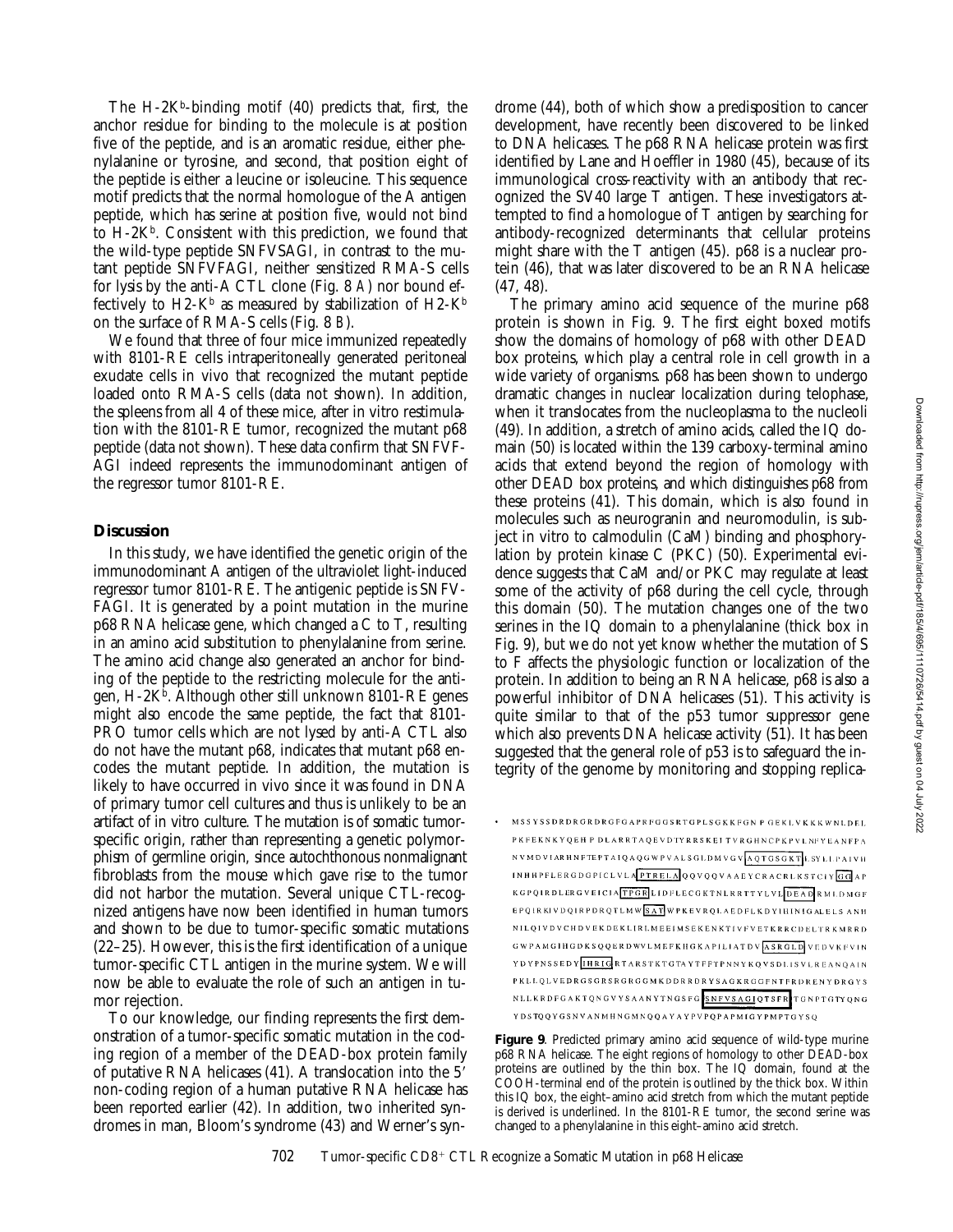tion when DNA is damaged (52), and it is possible that p68 may serve a similar function as a tumor suppressor gene.

Our study shows that the  $CD8^+$  T cell–recognized A antigen SNFVFAGI (*a*) is the immunodominant antigen of the 8101-RE tumor, which induces a powerful  $CD8^+$  T cell response in vivo when whole cells are used for vaccination, (*b*) sensitizes target cells at picomolar amounts for lysis by specific T cells and (*c*) is not expressed by the 8101- PRO tumor. Conclusive evidence that this antigen leads to rejection of the 8101-RE tumor would come from demonstrating that expression of the A antigen after transfection of 8101-PRO converts the progressor to a regressor phenotype, i.e., that the progressor tumor is rejected by naive syngeneic mice after expression of the A antigen. We have not yet been able to detect expression of the mutant p68 protein after transfection despite using various eukaryotic expression vectors. It is possible that constitutive expression of this protein, which is tightly regulated during cell cycle, may be toxic to the cells. Nevertheless, the mutant p68 peptide is a strong candidate for a rejection antigen.

One critical question that bears investigation is whether the proteins from which unique tumor antigens are derived also play a role in the development of the malignant phenotype. The transformation of a cell from normal to malignant requires multiple genetic mutations, and it is hypothesized that each of these mutations confers a successive growth advantage upon the cell, which ultimately leads to malignancy (53). It is possible that the same mutations also

generate unique tumor antigens. Alternatively, the mutations we observed may only generate the unique antigen but play no additional role in the tumorigenic process. Nevertheless, it is tempting to speculate on the role of p68 as a possible tumor suppressor gene which may be lost during tumor progression. Since two human syndromes are associated with both increased incidence of malignancy and defective helicase function (43, 44), it may be that p68 functions normally as a tumor suppressor, and loss of this protein function would then be associated with the malignant phenotype. Moreover, it is possible that the development of the A antigen is associated with defective function, and hence with the malignant phenotype. In contrast to the situation for tumor suppressor genes, other antigens may be mutant oncogenes which could be essential for maintaining the malignant phenotype, and thus would be expected to be retained by selection. These antigens may also serve as markers for the stages of tumor progression, and would be ideal targets for immunotherapy. Indeed, we have observed both retained and lost antigens on UV-induced tumors (20, 21). Studying the genetic origins of unique tumor antigens may identify genes that are functionally involved in malignancy, but which may not be identified by traditional approaches such as searching for chromosomal translocations or using subtractive libraries. Identifying the genetic origins of unique antigens encoding tumor-specific mutations could therefore contribute to a more complete understanding of the malignant process.

The authors deeply appreciate the generous gift of the BPV series of C57BL/6 tumors by Mr. Vijay Sreedhar and Dr. Margaret Kripke. We also thank Dr. Jeffrey Bluestone for his gift of the Y-3 hybridoma and RMA and RMA-S cells. We are grateful to Dr. Paola Rizzo for advice and assistance with the sequence analysis. We are also grateful to Mrs. Helene Auer and Ms. Julianne Liebsohn for excellent technical assistance. We would like to thank Drs. Donald Rowley, Maresa Wick, Paola Rizzo, Paul Monach, and Dominik Mumberg for critical reading of the manuscript.

This work was supported by grants RO1CA37156, RO1CA22677 and RO1CA19266 and a gift from the Passis family to H. Schreiber, RO1AI33993 to D.F. Hunt and RO1AI20963 to V.H. Engelhard.

Address correspondence to Purnima Dubey, The University of Chicago, Department of Pathology, 5841 South Maryland, MC1089, Chicago, IL 60637. J.C.A. Skipper's present address is University of Oxford, Institute of Molecular Medicine, John Radcliffe Hospital, Oxford OX3 9DU, UK. R.C. Hendrickson's present address is Corixa Corp., 1124 Columbia St., Ste 464, Seattle, WA 98104.

*Received for publication 27 September 1996 and in revised form 13 December 1996.*

#### **References**

- 1. Prehn, R.T., and J.M. Main. 1957. Immunity to methylcholanthrene-induced sarcomas. *J. Natl. Cancer Inst.* 18:769– 778.
- 2. Klein, G., H.O. Sjögren, E. Klein, and K.E. Hellström. 1960. Demonstration of resistance against methylcholanthreneinduced sarcomas of the primary autochthonous host. *Cancer Res.* 20:1561–1572.
- 3. Basombrio, M.A. 1970. Search for common antigenicities among twenty-five sarcomas induced by methylcholanthrene. *Cancer Res.* 30:2458–2462.
- 4. van den Eynde, B., B. Lethe, A. van Pel, E. De Plaen, and T. Boon. 1991. The gene coding for a major tumor rejection

antigen of tumor P815 is identical to the normal gene of syngeneic DBA/2 mice. *J. Exp. Med.* 178:489–495.

- 5. van der Bruggen, P., C. Traversari, P. Chomez, C. Lurquin, E. de Plaen, B. van den Eynde*,* A. Knuth, and T. Boon. 1991. A gene encoding an antigen recognized by cytolytic T lymphocytes on a human melanoma. *Science (Wash. DC)*. 254: 1643–1647.
- 6. Gaugler, B., B. van den Eynde, P. van der Bruggen, P. Romero, J.J. Gaforio, E. de Plaen, B. Lethe, F. Brasseru, and T. Boon. 1994. Human gene MAGE-3 codes for an antigen recognized on a melanoma by autologous cytolytic T lymphocytes. *J. Exp. Med.* 179:921–930.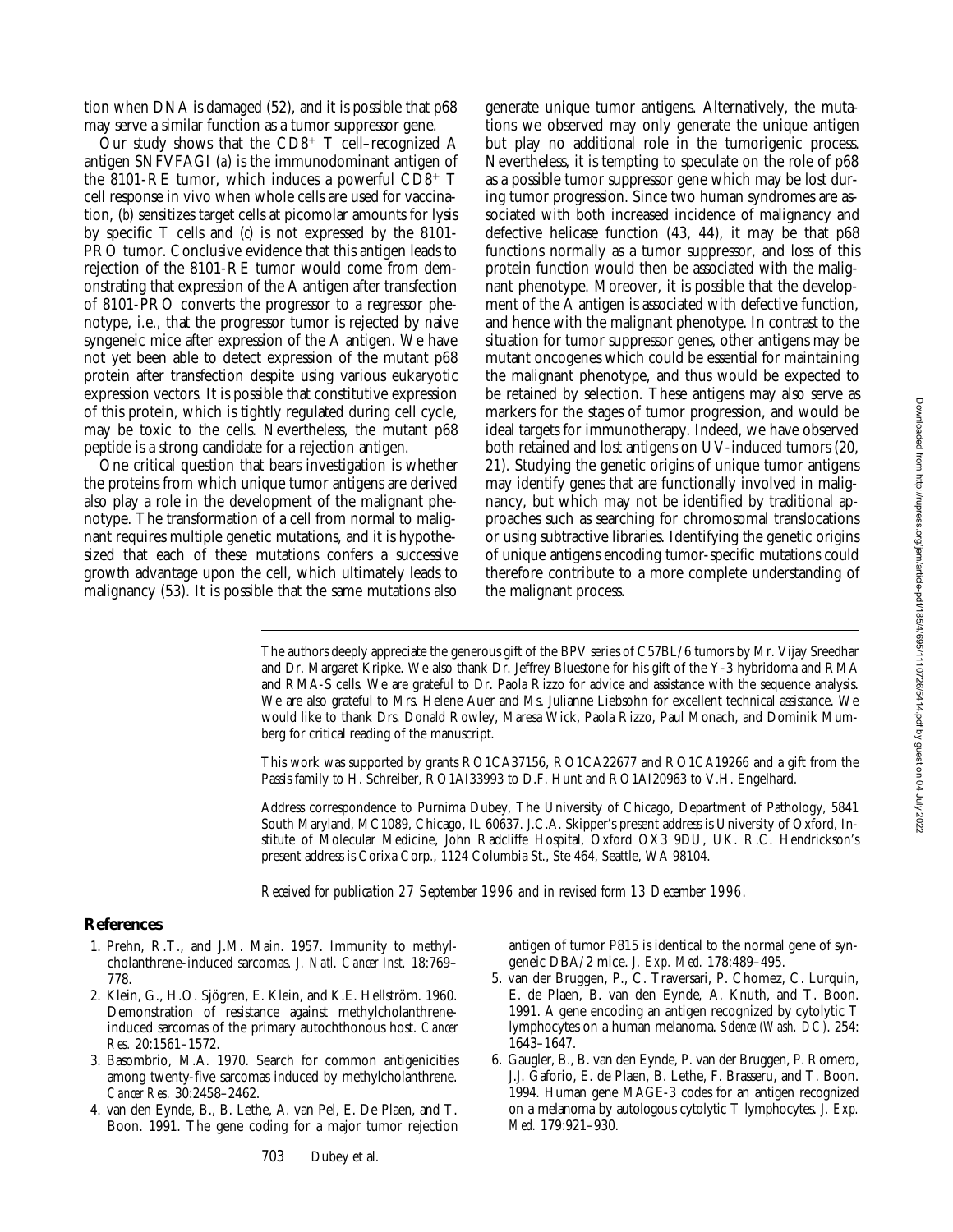- 7. Boël, P., C. Wildmann, M.-L. Sensi, R. Brasseur, J.-C. Renauld, P. Coulie. T. Boon, and P. van der Bruggen. 1995. BAGE, a new gene encoding an antigen recognized on human melanomas by cytolytic T lymphocytes. *Immunity.* 2:167–175.
- 8. van den Eynde, B., O. Peeters, O. de Backer, G. Gaugler, S. Lucas, and T. Boon. 1995. A new family of genes coding for an antigen recognized by autologous cytolytic T lymphocytes on a human melanoma. *J. Exp. Med.* 182:689–698.
- 9. Huang, A.Y.C., P.H. Gulden, A.S. Woods, M.C. Thomas, C.D. Tong, W. Wang, V.H. Engelhard, G. Pasternack, R. Cotter, D. Hunt et al. 1996. The immunodominant major histocompatibility complex class I-restricted antigen of a murine colon tumor derives from an endogenous retroviral gene product. *Proc. Natl. Acad. Sci. USA.* 93:9730–9735.
- 10. Coggin, J.H., 1989. Shared crossprotective OFAs on chemically induced rodent sarcomas. *Immunol. Today*. 10:76–77.
- 11. Srivastava, P.K., and L.J. Old. Reply to Coggins letter. 1989. *Immunol. Today*. 10:77.
- 12. Schreiber, H. 1993. Tumor immunology. *In* Fundamental Immunology. 3rd edition. W. Paul, editor. Raven Press, Ltd., New York. 1143–1178.
- 13. Ramarathinam, L., S. Sarma, M. Maric, M. Zhao, G. Yang, L. Chen, and Y. Liu. 1995. Multiple lineages of tumors express a common tumor antigen, P1A, but they are not crossprotected*. J. Immunol.* 155:5323–5329.
- 14. Jung, S., and H.-J. Schluesener. 1991. Human T lymphocytes recognize a peptide of single point-mutated, oncogenic ras proteins. *J. Exp. Med*. 173:273–276.
- 15. Peace, D.J., W. Chen, H. Nelson, and M.A. Cheever. 1991. T cell recognition of transforming proteins encoded by mutated ras proto-oncogenes. *J. Immunol.* 146:2059–2065.
- 16. Skipper, J., and H.-J. Stauss. 1993. Identification of two cytotoxic T lymphocyte-recognized epitopes in the ras protein. *J. Exp. Med*. 177:1493–1498.
- 17. Fenton, R.G., D.D. Taub, L.W. Kwak, M.R. Smith, and D.L. Longo. 1993. Cytotoxic T-cell response and *in vivo* protection against tumor cells harboring activated ras proto-oncogenes. *J. Natl. Cancer Inst*. 85:1294–1302.
- 18. Noguchi, Y., Y.T. Chen, and L. Old. 1994. A mouse mutant p53 product recognized by CD4<sup>+</sup> and CD8<sup>+</sup> T cells. *Proc. Natl. Acad. Sci. USA*. 91:3171–3175.
- 19. Carbone, G., M.G. Borrello, A. Molla, M.G. Rizzetti, M.A. Pierotti, G. Della Porta, and G. Parmiani. 1991. Activation of ras oncogenes and expression of tumor-specific transplantation antigens in methylcholanthrene-induced murine fibrosarcomas. *Int. J. Cancer.* 47:619–625.
- 20. Monach, P.A., S.C. Meredith, C.T. Siegel, and H. Schreiber. 1995. A unique tumor antigen produced by a single amino acid substitution. *Immunity.* 2:45–59.
- 21. Ward, P.L., H.K. Koeppen, D.A. Rowley, and H. Schreiber. 1990. Major histocompatibility complex class I and unique antigen expression by murine tumors that escaped from CD8<sup>1</sup> T cell-dependent surveillance. *Cancer Res.* 50:3851– 3858.
- 22. Coulie, P.G., F. Lehmann, B. Lethé, J. Herman, C. Lurquin, M. Andrawiss, and T. Boon. 1995. A mutated intron sequence codes for an antigenic peptide recognized by cytolytic T lymphocytes on a human melanoma. *Proc. Natl. Acad. Sci. USA.* 92:7976–7980.
- 23. Wölfel, T., M. Hauer, J. Schneider, M. Serrano, C. Wölfel, E. Klehmann-Hieb, E. de Plaen, T. Hankein, K-H. meyer zum Bschenfelde, and D. Beach. 1995. A p16INK4A-insensitive CDK4 mutant targeted by cytolytic T lymphocytes in a

human melanoma. *Science (Wash. DC).* 269:1281–1284.

- 24. Robbins, P.F., M. El-Gamil, Y.F. Li, Y. Kawakami, D. Loftus, E. Appella, and S.A. Rosenberg. 1996. A mutated  $\beta$ -catenin gene encodes a melanoma-specific antigen recognized by tumor infiltrating lymphocytes. *J. Exp. Med.* 183:1185–1192.
- 25. Brändle, D., F. Brasseur, P. Weynants, T. Boon, and B. van den Eynde. 1996. A mutated HLA-A2 molecule recognized by autologous cytotoxic T lymphocytes on a human renal cell carcinoma. *J. Exp. Med.* 183:2501–2508.
- 26. De Plaen, E., C. Lurquin, A. Van Pel, B. Mariamé, J.-P. Szikora, T. Wölfel, C. Sibille, P. Chomez, and T. Boon. 1988. Immunogenic (tum<sup>-</sup>) variants of mouse tumor P815: cloning of the gene of tum<sup>-</sup> antigen P91A and identification of the tum<sup>2</sup> mutation. *Proc. Natl. Acad. Sci. USA.* 85:2274–2278.
- 27. Lurquin, C., A. van Pel, B. Mariamé, E. de Plaen, J.-P. Szikora, C. Janssens, M.J. Reddehase, J. Lejeune, and T. Boon. 1989. Structure of the gene of tum<sup>-</sup> transplantation antigen P91A: the mutated exon encodes a peptide recognized with Ld by cytolytic T cells. *Cell.* 58:293–303.
- 28. Mandelboim, O., G. Berke, M. Fridkin, M. Feldman, M. Eisenstein, and L. Eisenbach. 1994. CTL induction by a tumor-associated antigen octapeptide derived from a murine lung carcinoma. *Nature (Lond.).* 369:67–71.
- 29. Uenaka, A., T. Ono, T. Akisawa, H. Wada, T. Yasuda, and E. Nakayama. 1994. Identification of a unique antigen peptide pRL1 on BALB/c  $RLO<sup>1</sup>$  leukemia recognized by cytotoxic T lymphocytes and its relation to the *Akt* oncogene. *J. Exp. Med*. 180:1599–1607.
- 30. de Bergeyck, V., E. de Plaen, P. Chomez, T. Boon, and A. van Pel. 1994. An intracisternal A-particle sequence codes for an antigen recognized by syngeneic cytolytic T lymphocytes on a mouse spontaneous leukemia. *Eur. J. Immunol*. 24:2203– 2212.
- 31. Ward, P.L., H. Koeppen, T. Hurteau, and H. Schreiber. 1989. Tumor antigens defined by cloned immunological probes are highly polymorphic and are not detected on autologous normal cells. *J. Exp. Med.* 170:217–232.
- 32. Townsend, A., C. Öhlen, J. Bastin, H.-G. Ljunggren, L. Foster, and K. Kärre. 1989. Association of class I major histocompatibility heavy and light chains induced by viral peptides. *Nature (Lond.).* 340:443–448.
- 33. Cox, A.L., J. Skipper, Y. Chen, R.A. Henderson, T.L. Darrow, J. Shabanowitz, V.H. Engelhard, D.F. Hunt, and C.L. Slingluff, Jr. 1994. Identification of a peptide recognized by five melanoma-specific human cytotoxic T cell lines. *Science (Wash. DC.).* 264:716–719.
- 34. Hunt, D.F., R.A. Henderson, J. Shabanowitz, K. Sakaguchi, H. Michel, N. Sevilir, A.L. Cox, E. Appella, and V.H. Engelhard. 1992. Characterization of peptides bound to the class I MHC molecule HLA-A2.1 by mass spectrometry. *Science (Wash. DC.)*. 255:1261–1263.
- 35. Hunt, D.F., J.R. Yates, III, J. Shabanowitz, S. Winston, and C.R. Hauer. 1986. Protein sequencing by tandem mass spectrometry. *Proc. Natl. Acad. Sci. USA*. 83:6233-6237.
- 36. Mullen, C.A., J.L. Urban, C. van Waes, D.A. Rowley, and H. Schreiber. 1985. Multiple cancers: tumor burden permits the outgrowth of other cancers. *J. Exp. Med*. 162:1665–1682.
- 37. Altschul, S.F., W. Gish, W. Miller, E.W. Myers, and D.J. Lipman. 1990. Basic local alignment search tool. *J. Mol. Biol*. 215:403–410.
- 38. Lemaire, L., and U.A.O. Heinlein. 1992. High-level expression in male germ cells of murine p68 RNA helicase mRNA. *Life Sci.* 52:917–926.